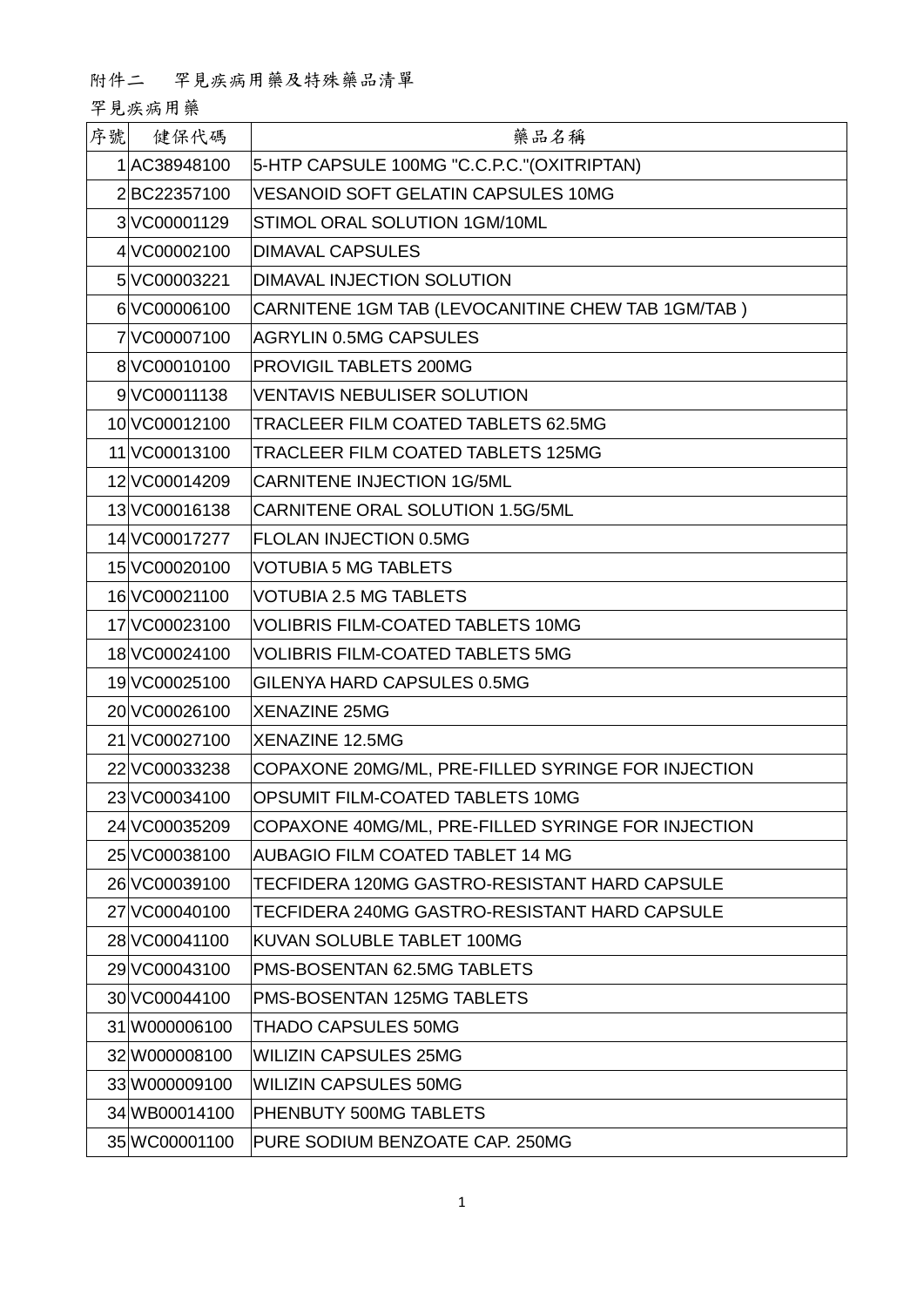| 序號 | 健保代碼          | 藥品名稱                                                                            |
|----|---------------|---------------------------------------------------------------------------------|
|    | 36 WC00005229 | ASADIN INJ. 1MG/ML (ARSENIC TRIOXIDE)                                           |
|    | 37 WC00007100 | <b>ZINCA CAPSULES 50MG</b>                                                      |
|    | 38 WC00010100 | Zinca Capsules 25 mg                                                            |
|    | 39 WC00011100 | <b>DIMERSU CAPSULES 200 MG</b>                                                  |
|    | 40 WC00015221 | L-CARNIT "SHINER" INJECTION 1G/5ML                                              |
|    | 41 WC00016210 | <b>FOMEJECT INJECTION 1.5G/1.5ML</b>                                            |
|    | 42 WC00017100 | "EXCELSIOR" BH4 TABLETS 10 MG                                                   |
|    | 43 WC00018100 | "EXCELSIOR" BH4 TABLETS 50 MG                                                   |
|    | 44 X000002155 | UCEPHAN ORAL SOLUTION<br>(10% SODIUM BENZONATE + 10%)<br>SODIUM PHENYLLACETATE) |
|    | 45 X000003110 | <b>PROGLYCEM 50MG/ML 30ML/BTL</b>                                               |
|    | 46 X000004100 | LYSODREN 500MG TAB.(MITOTANE 500MG/TAB)                                         |
|    | 47 X000005162 | NEUTRAL PHOSPHATE POWDER 20.93GM FOR 180ML ORAL SOLN(榮總)                        |
|    | 48 X000009100 | BUPHENYL TAB. 500MG (SOD. PHENYLBUTYRATE 500MG)(UCYCLYD<br>PHARMA INC.)         |
|    | 49 X000014238 | <b>DANTROLENE 20MG IV</b>                                                       |
|    | 50 X000028156 | SUCRAID ORAL SOLUTION (SACROSIDASE ORAL SOLUTION 8500I.U./ML                    |
|    |               | 118ML/BTL.) NUTRAMAX PRODUCTS                                                   |
|    | 51 X000032255 | IMUKIN(INTERFERON GAMMA 1B)100UG(3MIU)/0.5ML                                    |
|    | 52 X000037100 | <b>CYSTAGON CAP. 150MG</b>                                                      |
|    | 53 X000047129 | LEVOCARNITIN ORAL SOLUTION (1GM/10ML/BOT)                                       |
|    | 54 X000051243 | L-ARGININE HCL INJ. 250MG/ML 30ML/VIAL                                          |
|    | 55 X000060292 | ZADAXIN INJ.                                                                    |
|    | 56 X000063100 | K-PHOS NO.2                                                                     |
|    | 57 X000065172 | <b>VSL#3 450 BILLION BACTERIA/PACKET</b>                                        |
|    |               | CYSTADANE POWDER FOR ORAL SOL N 1GM/SCOOPFUL (BETAINE                           |
|    | 58 X000067162 | ANHYDROUS) (ORPHAN MEDICAL, INC.)                                               |
|    | 59 X000073163 | <b>JOULIE'S SOLUTION 200ML/BOT</b>                                              |
|    | 60 X000074100 | ZAVESCA CAPSULES 100MG (MIGLUSTAT) GALEN LIMITED                                |
|    | 61 X000077100 | ORFADIN CAP 2MG(NITISINONE) SWEDISH ORPHAN INTERNATIONAL<br>AB                  |
|    | 62 X000078238 | REMODULIN INJ. 1.0MG/ML 20ML                                                    |
|    | 63 X000083121 | TOBI NEBULIZER SOLUTION (TOBRAMYCIN) 300MG/5ML/AMP                              |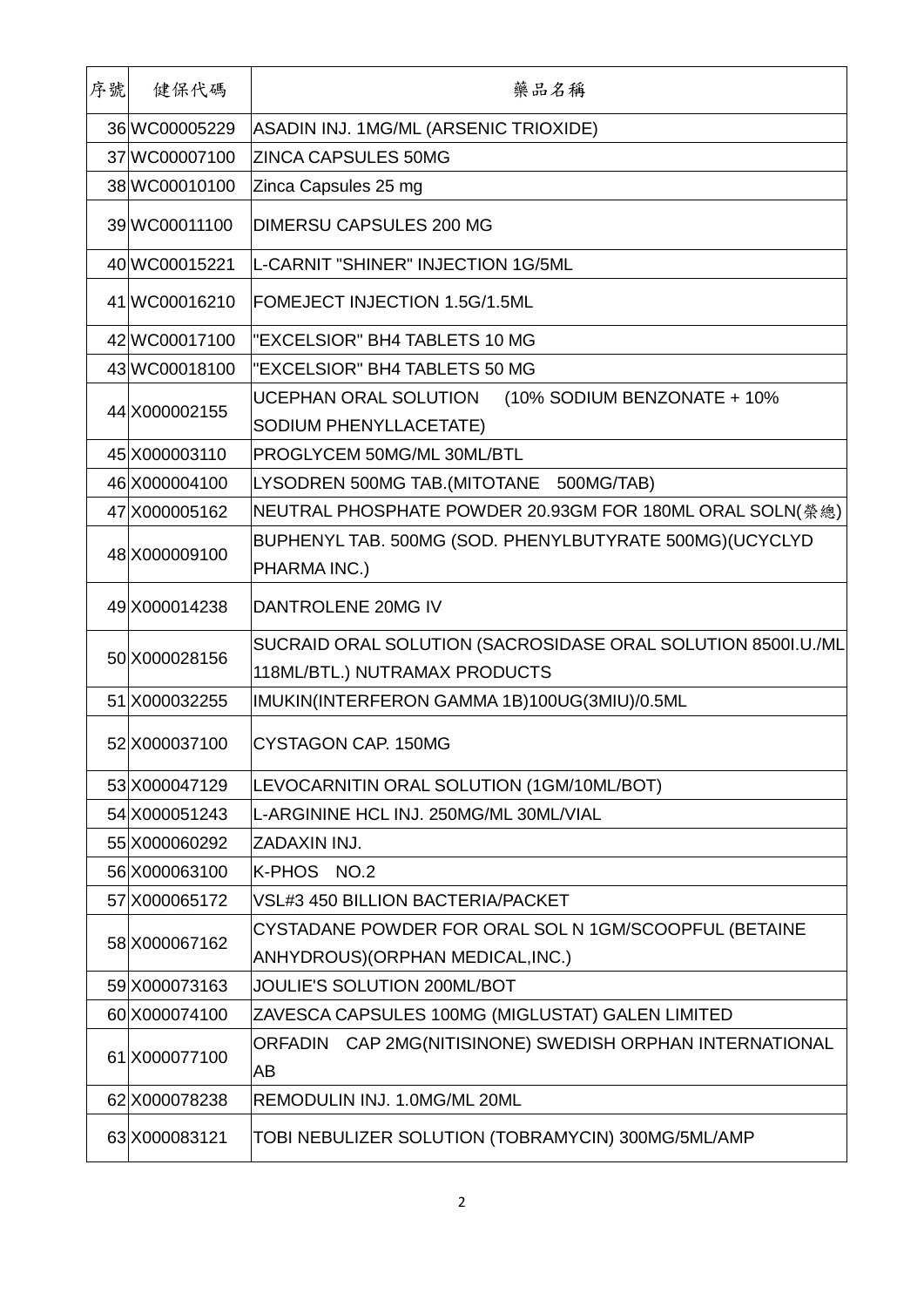| 序號 | 健保代碼          | 藥品名稱                                                      |
|----|---------------|-----------------------------------------------------------|
|    | 64 X000085100 | TRIENTINE DIHYDROCHLORIDE 300MG                           |
|    | 65 X000096248 | AMMONUL INJ 50ML                                          |
|    | 66 X000097238 | ILOMEDIN-20                                               |
|    | 67 X000103100 | LYSODREN TAB.                                             |
|    | 68 X000120238 | REMODULIN INJ. 5.0MG/ML 20ML                              |
|    | 69 X000121238 | GLATIRAMER ACETATE(COPAXONE) 20MG SOLUTION FOR INJECTION, |
|    |               | <b>PRE-FILLED SYRINGE</b>                                 |
|    | 70 X000123100 | <b>CARBAGLU TABLETS 200MG</b>                             |
|    | 71 X000133248 | MYOZYME 50MG/VIAL                                         |
|    | 72X000138100  | <b>PROVIGIL TABLETS 200MG</b>                             |
|    | 73 X000148100 | <b>METALITE 250 CAPSULES</b>                              |
|    | 74 X000151100 | TRIENTINE HYDROCHLORIDE CAPSULES 300MG                    |
|    | 75 X000167206 | IMMUKIN (INTERFERON GAMMA 1B) 0.1MG/0.5ML                 |
|    | 76 X000178163 | PHOSPHATE ORAL SOLUTION                                   |
|    | 77 XC00084100 | <b>KELFER CAPSULES 500MG</b>                              |
|    | 78 XC00166265 | FIBROGAMMIN 250IU                                         |
|    | 79 XC00173129 | $L - CARNITINE ORAL SOLUTION 2G/10 ML$                    |
|    | 80 Y0000012AK | REBIF 22 MICROGRAMS(6MIU)                                 |
|    | 81 Y000009219 | <b>INCRELEX INJECTION</b>                                 |
|    | 82 Y000014235 | TYSABRI CONCENTRATE FOR SOLUTION FOR INFUSION 300MG       |
|    | 83 YC000022E3 | REBIF 44 MICROGRAMS (12MIU)                               |
|    | 84 YC00004217 | REPLAGAL 1MG/ML CONCENTRATION FOR SOLUTION FOR INFUSION   |
|    | 85 YC00005296 | FABRAZYME 35MG INJ.                                       |
|    | 86 YC00007221 | ALDURAZYME CONCENTRATED SOLUTION                          |
|    | 87 YC00008221 | ALDURAZYME CONCENTRATED SOLUTION                          |
|    | 88 YC00010229 | NORMOSANG 25MG/ML CONCENTRATE FOR SOLUTION FOR INFUSION   |
|    | 89 YC00011216 | ELAPRASE (IDURSULFASE) INJECTION                          |
|    | 90 YC000132CI | REBIF SOLUTION FOR INJECTION 132 MICROGRAMS (36MIU)       |
|    | 91 YC00015271 | CEREZYME 400U                                             |
|    | 92 YC00016243 | SOLIRIS 300 MG CONCENTRATE FOR SOLUTION FOR INFUSION      |
|    | 93 YC00022263 | ELELYSO LYOPHILIZED POWDER FOR INJECTION 200 UNITS        |
|    | 94 YC00024221 | NAGLAZYME (GALSULFASE) INJECTION                          |
|    | 95 YC00026271 | <b>VPRIV</b>                                              |
|    | 96 Z000001209 | ANTIVENIN OF D.RUSSELLII (LYOPHILIZED)                    |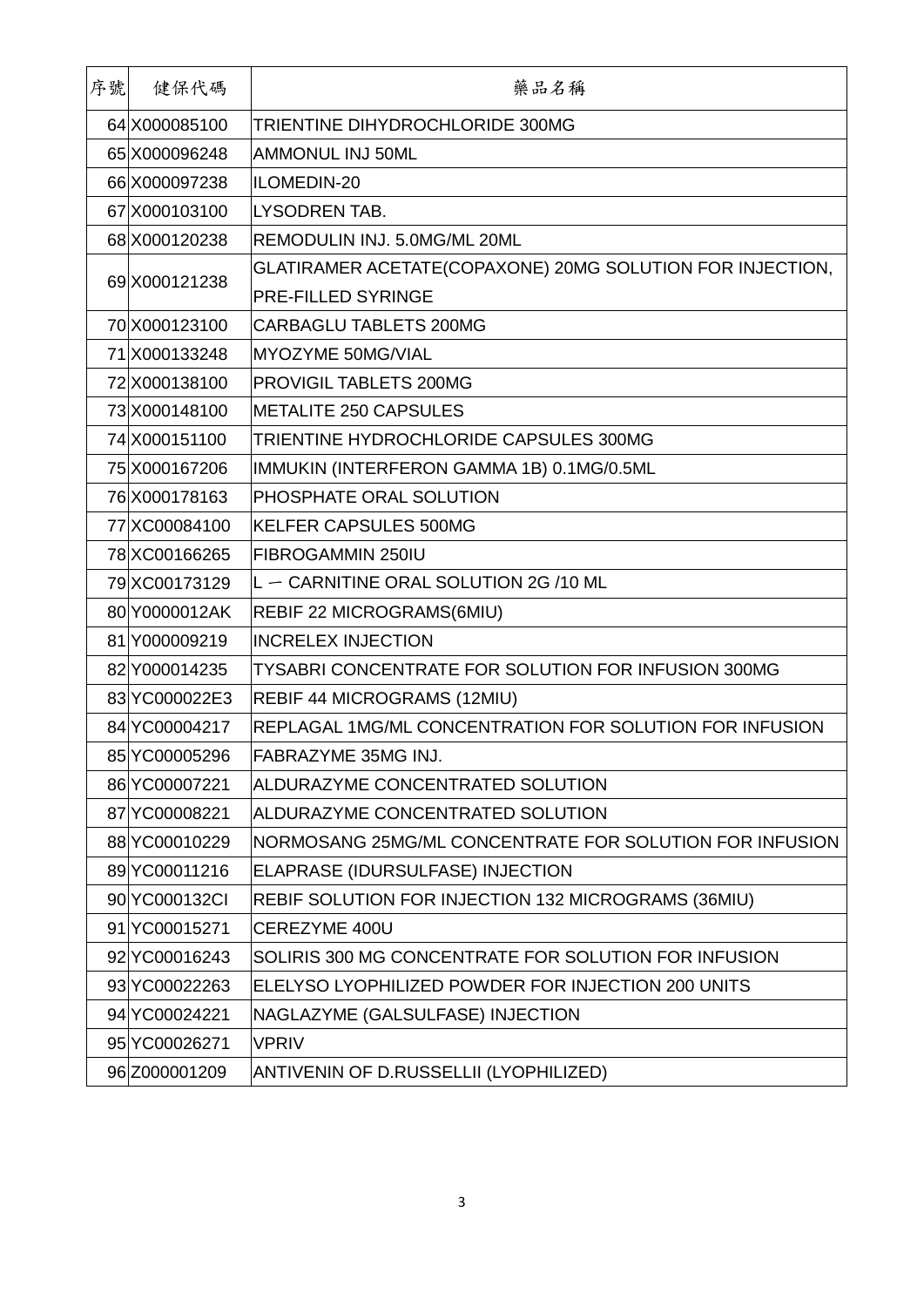特殊藥品

| 序號 | 成分劑型                                                                        |
|----|-----------------------------------------------------------------------------|
|    | 16-MERCAPTOPURINE 50MG 一般錠劑膠囊劑                                              |
|    | 2 Albumin 製劑                                                                |
|    | 3 Antithymocyte immunoglobulin of rabbit origin 25 mg 注射劑                   |
|    | 4 Apomorphine HCL, 10mg/mL,3mL 注射劑                                          |
|    | 5 Atropine 單方成分製劑(眼用製劑)                                                     |
|    | 6 Azathioprine 錠劑                                                           |
|    | 7 Biperiden lactate 注射劑                                                     |
|    | 8 CALCIUM GLUCONATE 100MG/ML 注射劑                                            |
|    | 9 CARMUSTINE 100MG 注射劑                                                      |
|    | 10 CEPHALEXIN 25 MG/ML, 60.00 ML 口服液劑                                       |
|    | 11 CHLORAMPHENICOL 250MG · 500MG · 1000MG<br>注射劑                            |
|    | 12 CHOLESTYRAMINE 4GM 口服顆粒劑                                                 |
|    | 13 CISPLATIN 10MG、50MG、100MG 注射劑                                            |
|    | 14 COLISTIN 2MIU 注射劑                                                        |
|    | 15 CYCLOPHOSPHAMIDE 50.00 MG 一般錠劑膠囊劑                                        |
|    | 16 Dactinomycin 注射劑                                                         |
|    | 17 Digoxin 50MCG/mL 60mL 酏劑                                                 |
|    | 18 Digoxin 成分製劑                                                             |
|    | 19 DIPHENHYDRAMINE 30MG/ML,1ML 注射劑                                          |
| 20 | DIPHENHYDRAMINE 4MG/ML + CALCIUM BROMIDE 40MG/ML + VITAMIN B6 1MG/ML        |
|    | 注射劑                                                                         |
|    | 21 DOXORUBICIN LIPOSOMAL COMPLEX<br>20.00 MG<br>注射劑                         |
|    | 22 ELECTROLYTES 1.5MG/ML,10ML 注射劑                                           |
|    | 23 Epinephrine (Adrenalinepirenamine) 1 mg/mL, 1 mL 注射劑                     |
|    | 24 ESTRAMUSTINE 140MG 一般錠劑膠囊劑                                               |
|    | 25 ESTROGEN CONJUGATED 0.625 MG/GM, 14.0GM 陰道用軟膏劑                           |
|    | 26 FLUDROCORTISONE 100MCG 一般錠劑膠囊劑                                           |
|    | 27 FLUOROURACIL 250MG · 500MG · 1000MG · 2500MG · 5000MG<br>注射劑             |
|    | 28 Heparin (heparin sodium) 5000  HU · 10000  HU · 25000  HU · 50000 HU 注射劑 |
|    | 29 Hydrocortisone (sodium succinate) 100mg 注射劑                              |
|    | 30 Hydroxyurea 500mg 膠囊劑                                                    |
|    | 31 Immunoglobulin 製劑                                                        |
|    | 32 INTERFERON ALPHA-2A 3MIU<br>注射劑                                          |
|    | 33 ISOPROTERENOL 0.2MG/ML, 1 ML 注射劑                                         |
|    | 34L-Asparaginase 注射劑                                                        |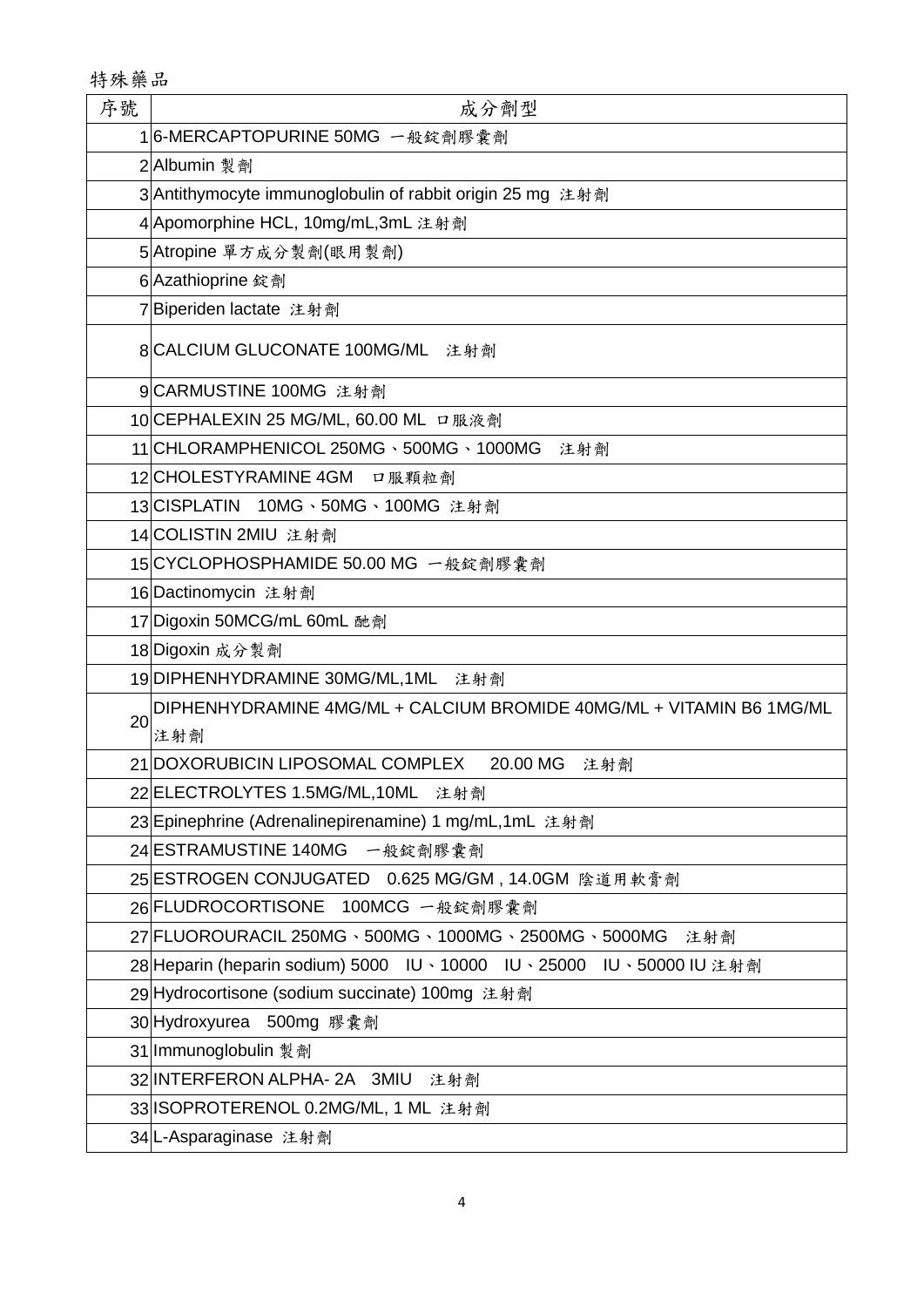| 序號 | 成分劑型                                                                |
|----|---------------------------------------------------------------------|
|    | 35 Lidocaine HCL 20 mg/mL 5mL 注射劑                                   |
|    | 36 METHYLPHENIDATE 10MG 一般錠劑膠囊劑                                     |
|    | 37 MITOTANE 500MG 一般錠劑膠囊劑                                           |
|    | 38 MITOXANTRONE 20MG 注射劑                                            |
|    | 39 NITROGLYCERIN 600MCG 一般錠劑膠囊劑                                     |
|    | 40 Nitroglycerin 注射劑                                                |
|    | 41 OXYTOCIN 5 IU、10 IU 注射劑                                          |
|    | 42 Penicillin G 注射劑                                                 |
|    | 43 Phenobarbital Sodium 單方注射劑                                       |
|    | 44 PHENYLEPHRINE 5MG/ML + TROPICAMIDE 5MG/ML 眼用液劑                   |
|    | 45 PHYTOMENADIONE (=VIT K1) 10MG/ML, 1ML 注射劑                        |
|    | 46 POTASSIUM CHLORIDE 600MG 緩釋錠劑膠囊劑                                 |
|    | 47 PRALIDOXIME 500MG 注射劑                                            |
|    | 48 PREDNISOLONE 10MG/ML, 5ML 眼用液劑,                                  |
|    | 49 PROGESTERONE 25MG 注射劑                                            |
|    | 50 Protamine Sulfate 單方注射劑                                          |
|    | SODIUM FLUORIDE 11MG/GM + SODIUM MONOFLUOROPHOSPHAT 114MG/GM<br>外用  |
| 51 | 軟膏劑                                                                 |
|    | 52 SODIUM PENTOSAN POLYSULPHATE 100.00 MG 一般錠劑膠囊劑                   |
|    | 53 Streptomycin 注射劑                                                 |
|    | 54 TESTOSTERONE PROPIONATE 200MG 注射劑                                |
|    | 55 TETANUS TOXOID 10 LF(UNITS) 注射劑                                  |
|    | 56 Tetanus Toxoid 注射劑                                               |
|    | 57 TRH 500MCG 注射劑                                                   |
|    | 58 Verapamil HCL 注射劑                                                |
|    | 59 Vincristine Sulfate 1mg/mL, 1mL 注射劑                              |
|    | 60 VITAMIN B1 (THIAMINE) 50MG/ML,2ML 注射劑                            |
|    | 61 Warfarin Sodium 1mg 錠劑併其他規格量品項                                   |
| 62 | PHOSPHOLIPID 25MG/ML + DISATURATED PHOSPHATIDYLCHOLINE 11.5MG/ML ロ鼻 |
|    | 噴霧/吸入劑 8ML                                                          |
|    | 63 肺結核病治療用藥(ATC 碼前 4 碼為 J04A)                                       |
|    | 64 MELPHALAN 口服錠劑與注射劑                                               |
|    | 65 ESTRADIOL 1mg、2mg 一般錠劑膠囊劑                                        |
|    | 66 POTASSIUM PHOSPHATE 注射劑                                          |
|    | 67 PERMETHRIN 外用軟膏劑                                                 |
|    | 68 TAMOXIFEN 一般錠劑膠囊劑                                                |
|    | 69 BOTULINUM TOXIN TYPE A 注射劑<br>11U                                |
|    | 70BUSULFAN 2MG 一般錠劑膠囊劑                                              |